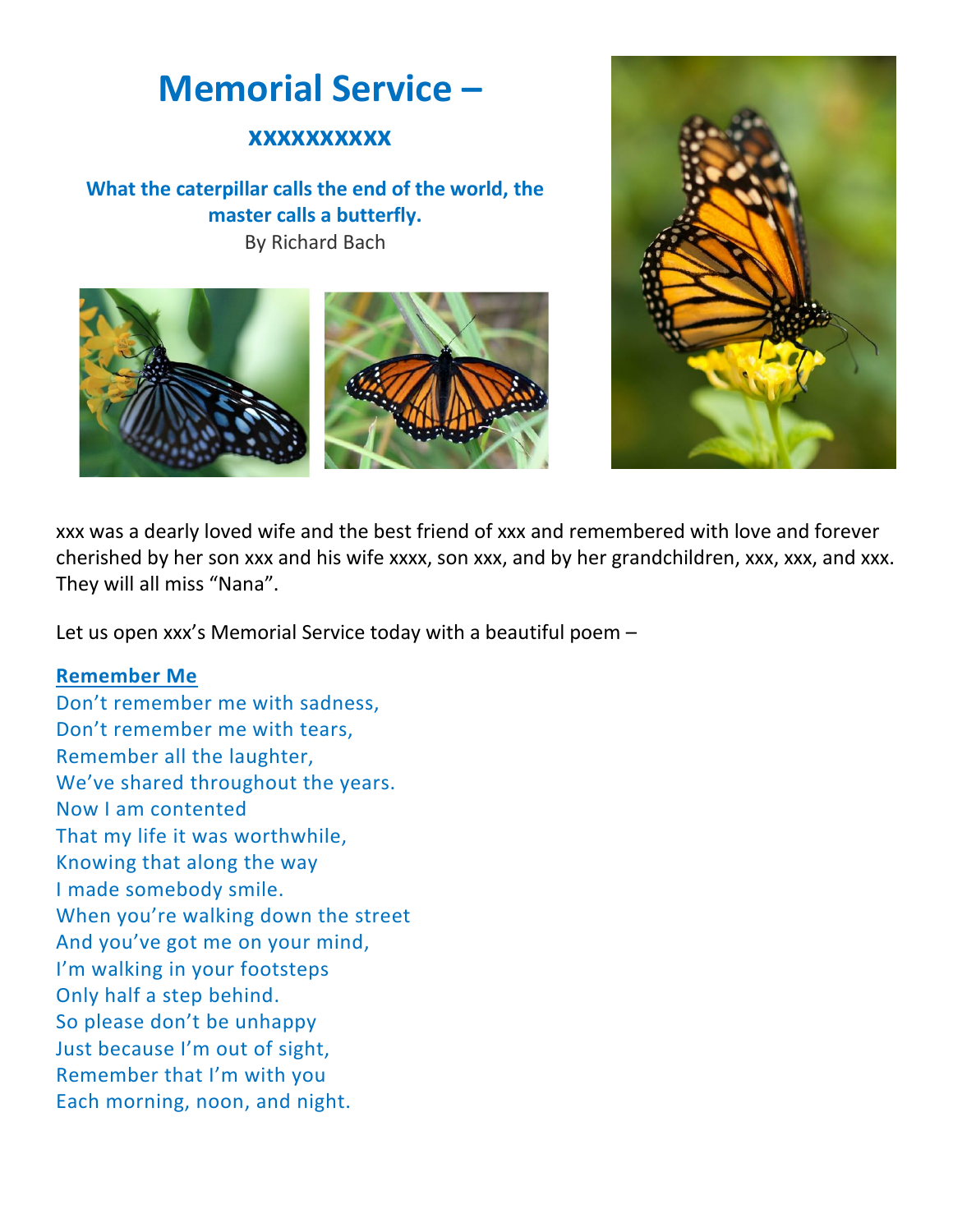xxx was born on xxx 5<sup>th</sup>, 19xx, and passed to the world of Spirit on xxx 24<sup>th</sup>, 20xx, at her residence, surrounded by her loving family at the age of xx.

xxx was a highly skilled xxx and xxx and could crochet like nobody else. She loved butterflies, and holidays, whether it was all in green for St. Patrick's Day, red and white for Canada Day, and especially loved the Christmas time.

There were also so many wonderful memories of going to "xxxxx".

xxxx was the oldest of six children.

She and xxx were childhood sweethearts and at the age of xx and xx married for xx years.

xx was very loving, very caring, and it was all about family. She loved to cook, usually way too much food which always creating a lot of leftovers. xx has had to learn to do so many things that xx looked after, like sewing on buttons, cooking for himself, cleaning the toilet and so much more. I am sure she is looking down and smiling. She was obviously a good role-model and teacher.

Another wonderful poem that would echo xx's thoughts is titled:

#### **While Waiting for Thee**

Don't weep at my grave, For I am not there. I've a date with a butterfly To dance in the air. I'll be singing in the sunshine, Wild and free, Playing tag with the wind While I'm waiting for thee.

And to my family please know,

 $\sim$  We are as the wings of a butterfly, bound together with the love of God $\sim$ 

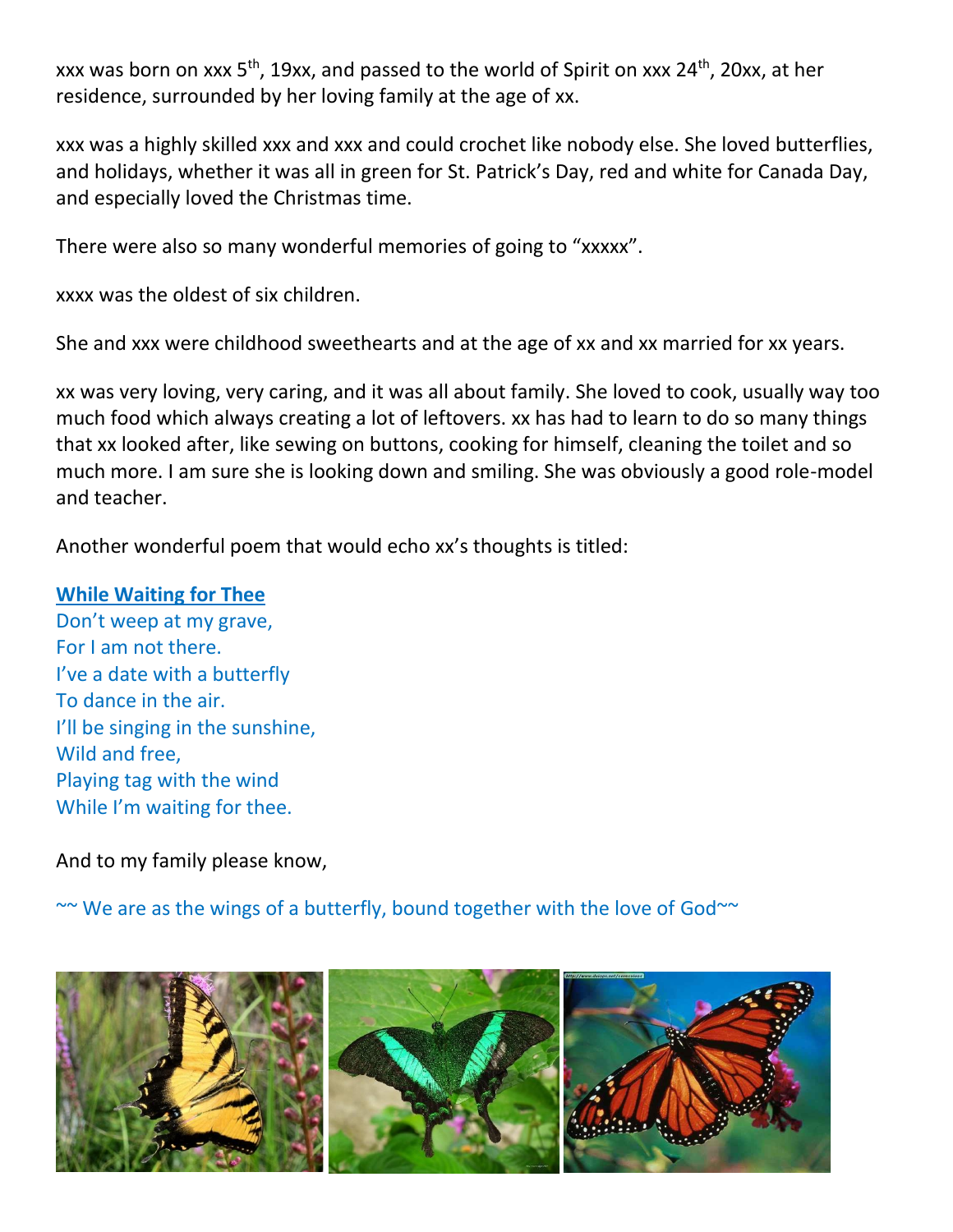One of the most beautiful analogies of one's passing has been captured in these words entitled:

## **WHAT IS DYING**

I am standing upon the seashore, A ship at my side spreads out her white sails to the morning breeze And starts for the blue ocean. She is an object of beauty and strength And I stand and watch her at length, Until she hangs like a speck of white cloud, Just where the sea and sky come down to mingle with each other. **Then someone at my side says: There! She's gone.**

Gone where? Gone out of my sight and that is all. She is just as large on mast and hull, as she was when she left my side, Just as able to bear her load of living freight to the place of destination.

The ships diminished size is in me, not in it, And just at that moment, **When someone at my side says: There! She's gone.**

There are other eyes watching her coming, **And other voices ready to take up the glad shout: There! She comes. . . . . . . . AND THAT IS DYING.**

#### **LET US PRAY**

Infinite Spirit, we thank you for this wonderful wife, mother, and grandmother in our lives. We know she is around us, helping us, guiding us, loving us still. We thank you for this knowledge that life is eternal, and her love, guidance, and strength are still there to help us on our earthly journey until we are re-united again. **Amen**

## **Benediction**

Thou God of Peace before we part, sent some kind Angel to each heart, Lead us we pray with loving hand until we reach the Summerland. Dear Angel Friends may your sweet peace remain with us till this life cease. Then bear our Soul to that bright shore, where loved ones meet to part no more.

(Followed by the sprinkling of angels by each person)